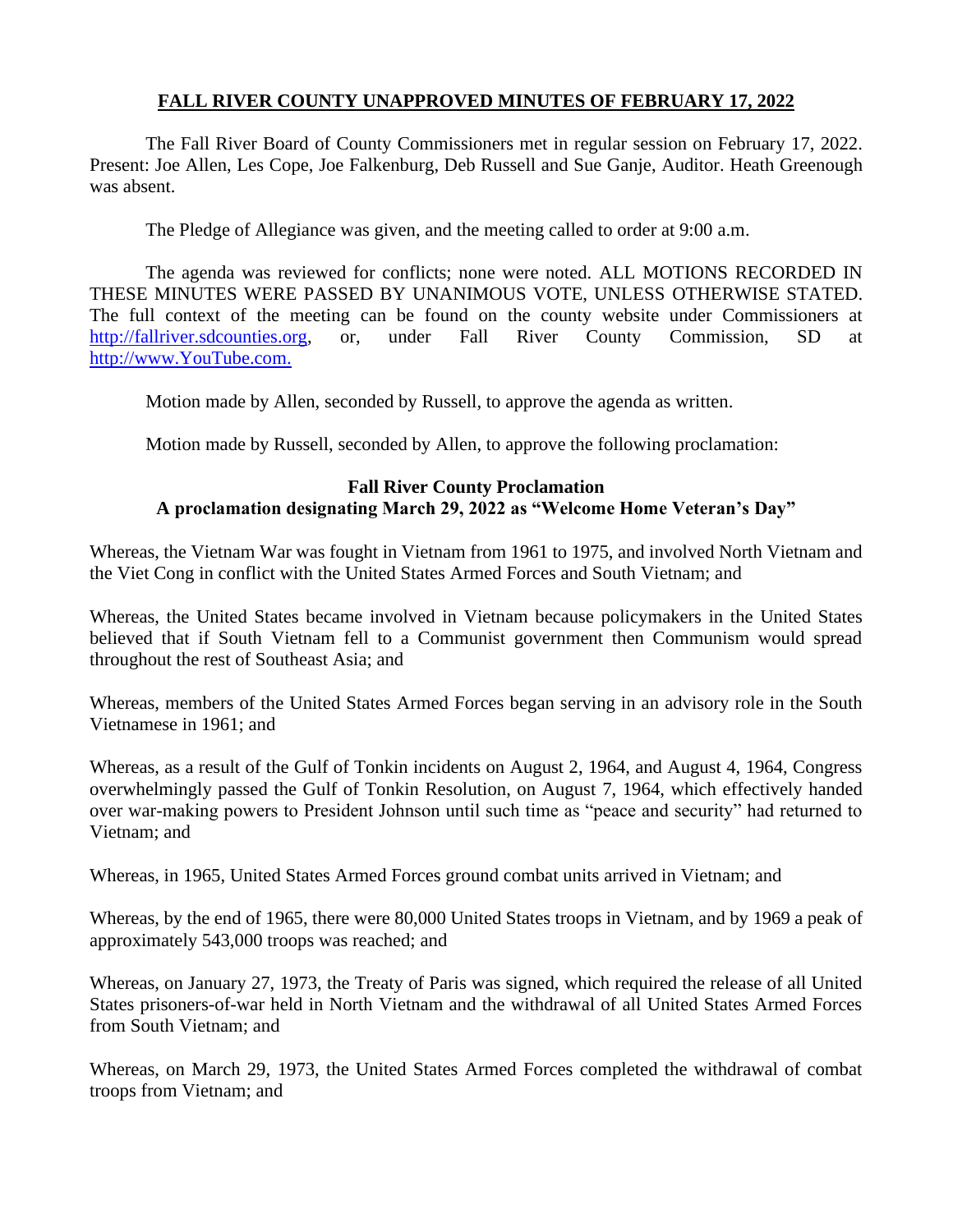Whereas, more than 58,000 members of the United States Armed Forces lost their lives in Vietnam and more than 300,000 members of the Armed Forces were wounded; and

Whereas, members of the United States Armed Forces, who served bravely and faithfully for the United States during the Vietnam War, were caught upon their return home in the crossfire of public debate about the involvement of the United States in the Vietnam War; and

Whereas, it was also the first time in history America failed to welcome its veterans back as heroes; and

Whereas, the establishment of a "Welcome Home Vietnam Veterans Day" would be an appropriate way to honor those members of the United States Armed Forces who served in Vietnam during the Vietnam War; and

Whereas, Hot Springs, SD, in Fall River County is known as the Veterans Town; and

Now, therefore be it resolved that the Fall River County Commissioners do hereby recognize March 29, 2022 as "Welcome Home Vietnam Veterans Day". The Fall River County Commissioners further honors and recognizes the contributions of veterans of the Armed Forces who served in Vietnam.

Dated this 17<sup>th</sup> day of February, 2022.

/s/Joe Falkenburg, Chairman Fall River County Commission

Attest: /s/Sue Ganje, County Auditor

Motion made by Russell, seconded by Allen, to request letters of interest for appointment to Fall River Redevelopment and Housing Board.

Motion made by Russell, seconded by Allen, to approve the minutes of February 3, 2022.

Motion made by Russell, seconded by Cope, to approve the Amendment II to the FY22 subrecipient agreement #22SC091092 between Fall River County and the SD Dept. of Health.

Motion made by Cope, seconded by Allen, to approve the 2022 Memorandum of Understanding between SDSU Extension and Fall River County.

There were no applicants for county assistance.

Bob Evans, Sheriff, reported to the Board that there are 12 males and 6 females in the Fall River County Jail and 2 males in the Pennington County Jail, for a total of 20 inmates.

Motion made by Allen, seconded by Russell, to allow Sheriff Evans, to search for applicants to fill 2 deputies, 1 jailer, or any dispatch positions that may be available.

Discussion was held on the possibility of sign on bonuses for future employees, requiring employees to sign contracts of intentions to stay for a specified amount of time. And, how to enforce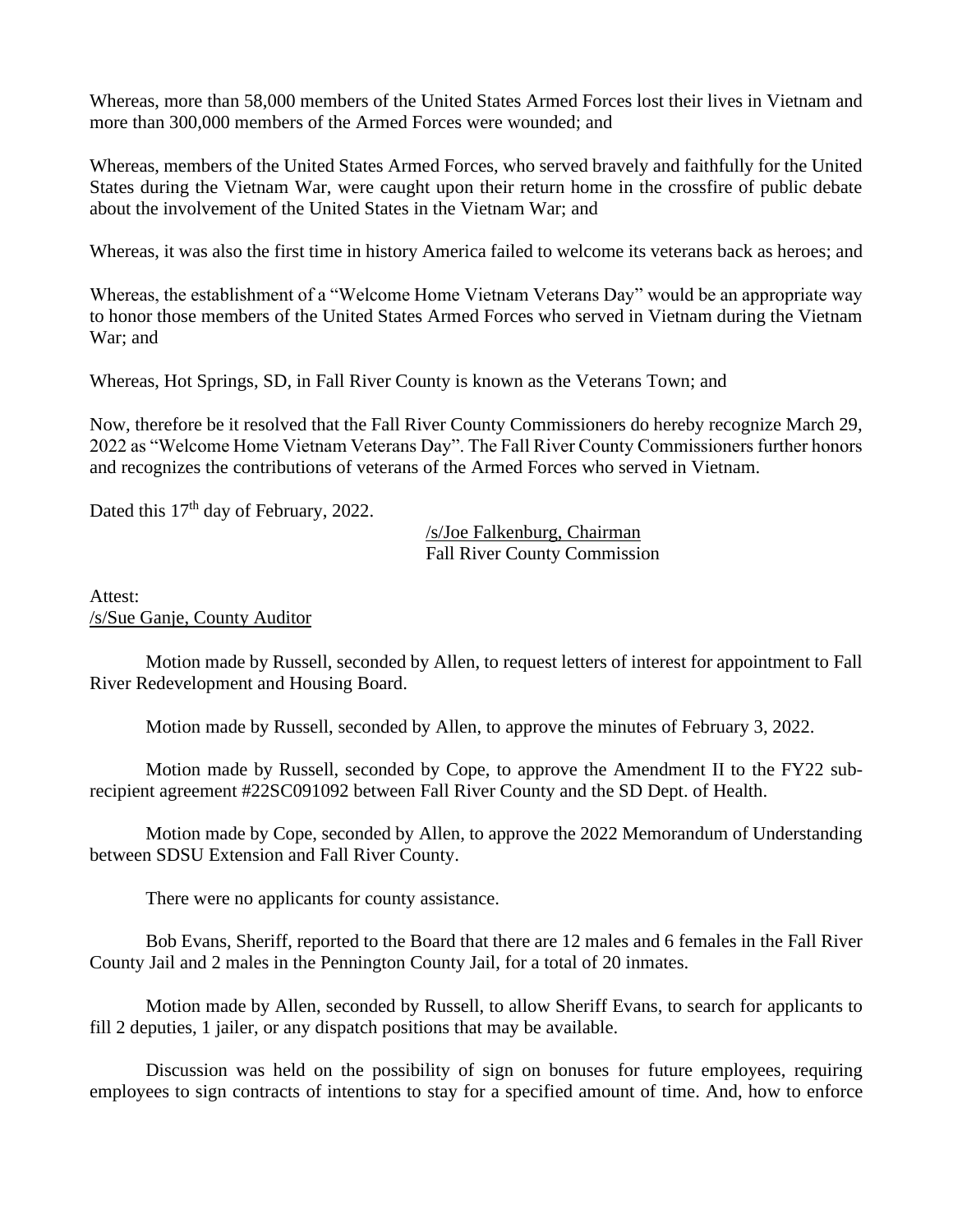cannabis measures. Sheriff Evans will be talking with the auditor and the state's attorney before they proceed in certain areas.

Frank Maynard, Emergency Management, reported to the Board that the portable generators have been taken to Bauerkempers for annual maintenance. He also reported that volunteer numbers are decreasing in emergency services and fire departments, but call volume is increasing. Maynard reported on the drought cycle the county is facing, fires and incidents.

Lily Heidebrink, Director of Equalization, met with the Board for continued discussion on 2022 tax valuations. A recap of valuation changes residents will see are as follows: Edgemont Residential Homes, on average will see a 19% - 30% increase, with Hot Springs Residential Homes, on average will see a 10% - 38% increase. The Hot Springs Hills area will have a median increase of 33%, Cascade, Hot Brook and NW has a median increase of 22%, and Fall River Road, with a median increase of 10%. Areas west and south of Angostura will see increases of 11%, while areas North and East of Angostura will see a possible 21% increase. Agriculture Areas Residential Home on average will see less than 10%, with Oelrichs staying about the same and small communities such as Oral, Smithwick, etc. saw a 3% -6% increase. Vacant land is increasing significantly. It will not be uncommon for value to double. The overall increase in the county is \$167.4 million. \$28.4 million of that is due to growth, which are subject to change due to board changes. Further discussion was held on how to make citizens more aware of these changes.

Discussion was held on the possibility of additional security and a metal detector in the Director of Equalization building. The Board recommended using what was available to them already for security measures without additional resources.

The  $2<sup>nd</sup>$  reading of Ordinance 2022 – 02, an ordinance for renaming roads, was held as advertised. Motion made by Allen, seconded by Russell, to approve the following ordinance:

# **COUNTY ORDINANCE NO. 2022- 02**

#### **FOR AN ORDINANCE ENTITLED RENAMING ROADS**

BE IT ORDAINED that the Fall River County Commission hereafter referred to as "Commission" continues to believe a process for changing the road names needs to exist.

NOW, THEREFORE, It is ordained by the Fall River County Commission:

THAT a process be established to provide guidelines for the changing of road names within Fall River County when requested by a private landowner.

#### SECTION ONE

- 1. Proper names of residents will not be used.
- 2. Names will not contain racial slurs or offensive language.
- 3. Names will contain less than 24 characters (this must include spaces and the designator).
- 4. Names must not duplicate or be easily confused with other road names in Fall River County or Custer County within the same zip code.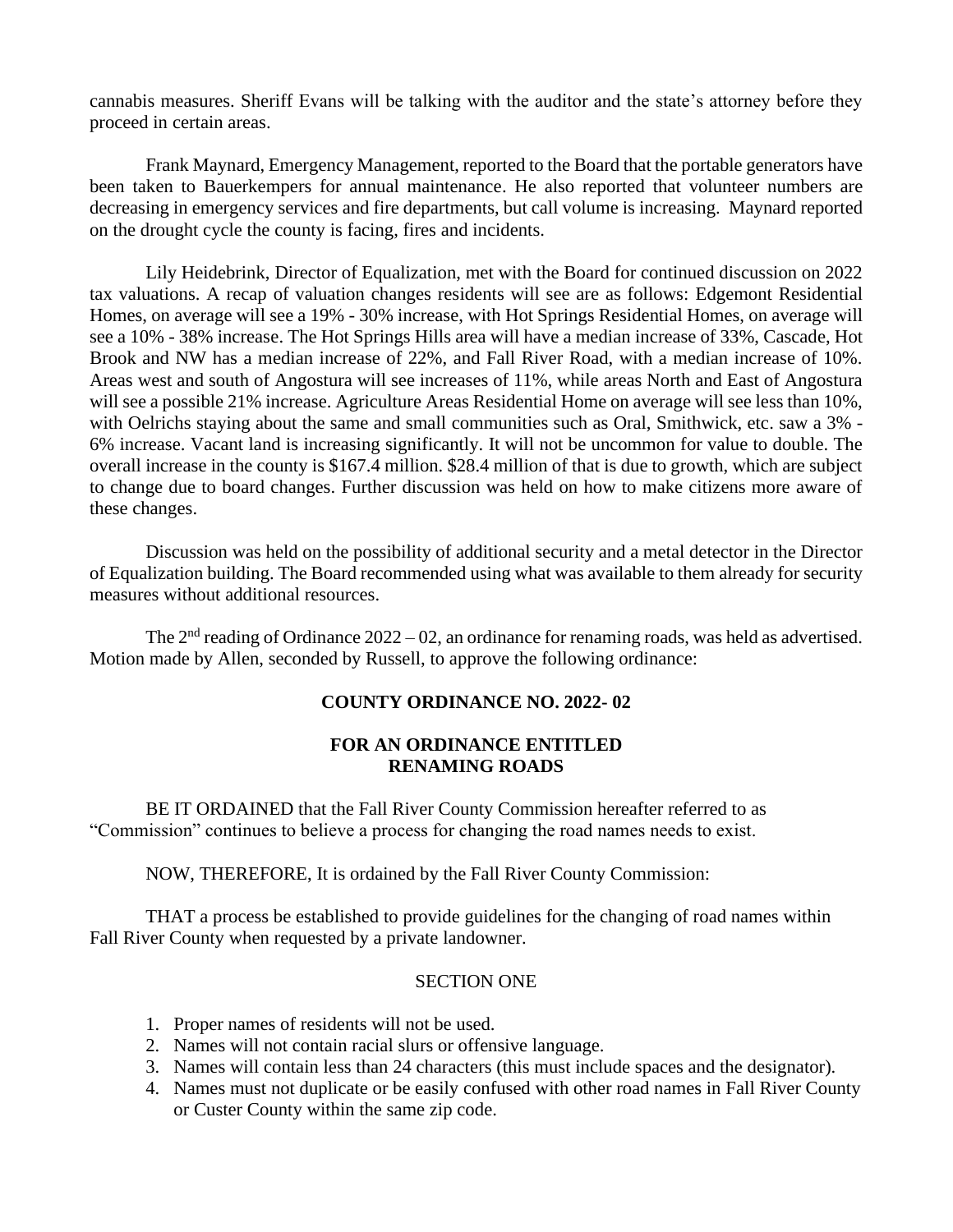### SECTION TWO

- 1. All residents addressed from the road will be contacted and sign a written agreement so authorizing the names change.
- 2. Upon complete agreement, the letter of petition and a statement from the GIS Coordinator asserting that the road name meets requirements will be presented to the Commission for final approval. If necessary, a public hearing with the Commission will be set forth and all affected parties will be notified of the time and place.

# SECTION THREE

- 1. The requesting resident/party will be responsible for contacting all affected residents.
- 2. The requesting resident/party will verify that the proposed road name is not in use and is acceptable to all affected.
- 3. The requesting resident/party will be responsible for all cost incurred for signs, labor to replace existing signs, and administrative costs associated with the road name change. (These charges will be contingent upon approval.)
- 4. The County Auditor's Office will be contacted for scheduling a time during one of the commissioner meetings for the letter of petition and the GIS Coordinator's approval to be presented.

# SECTION THREE

This ordinance shall replace ordinance 2006-01. This ordinance shall be in effect until rescinded by the Commission.

Adopted on this  $17<sup>th</sup>$  day of February.

/s/Joe Falkenburg, Chairperson Fall River Board of Commissioners

ATTEST: /s/Sue Ganje, Auditor Fall River County

First Reading: February 3, 2022 Second Reading: February 17, 2022 Publication Date:

Randy Seiler, Highway Superintendent, met with the Board. Motion made by Russell, seconded by Allen, to approve the January 1 to January 31, 2022 transfers to reimburse the highway department for fuel used or work performed as follows: Sheriff's Department for \$2,593.54; Weed and Pest Office for \$103.42; Emergency Management for \$74.39; Director of Equalization \$126.83; and snow and ice removal in the amount of \$65.70. With Cope voting no, all other voting yes, by roll call vote, motion carried.

Motion made by Russell, seconded by Allen, to approve the following resolution: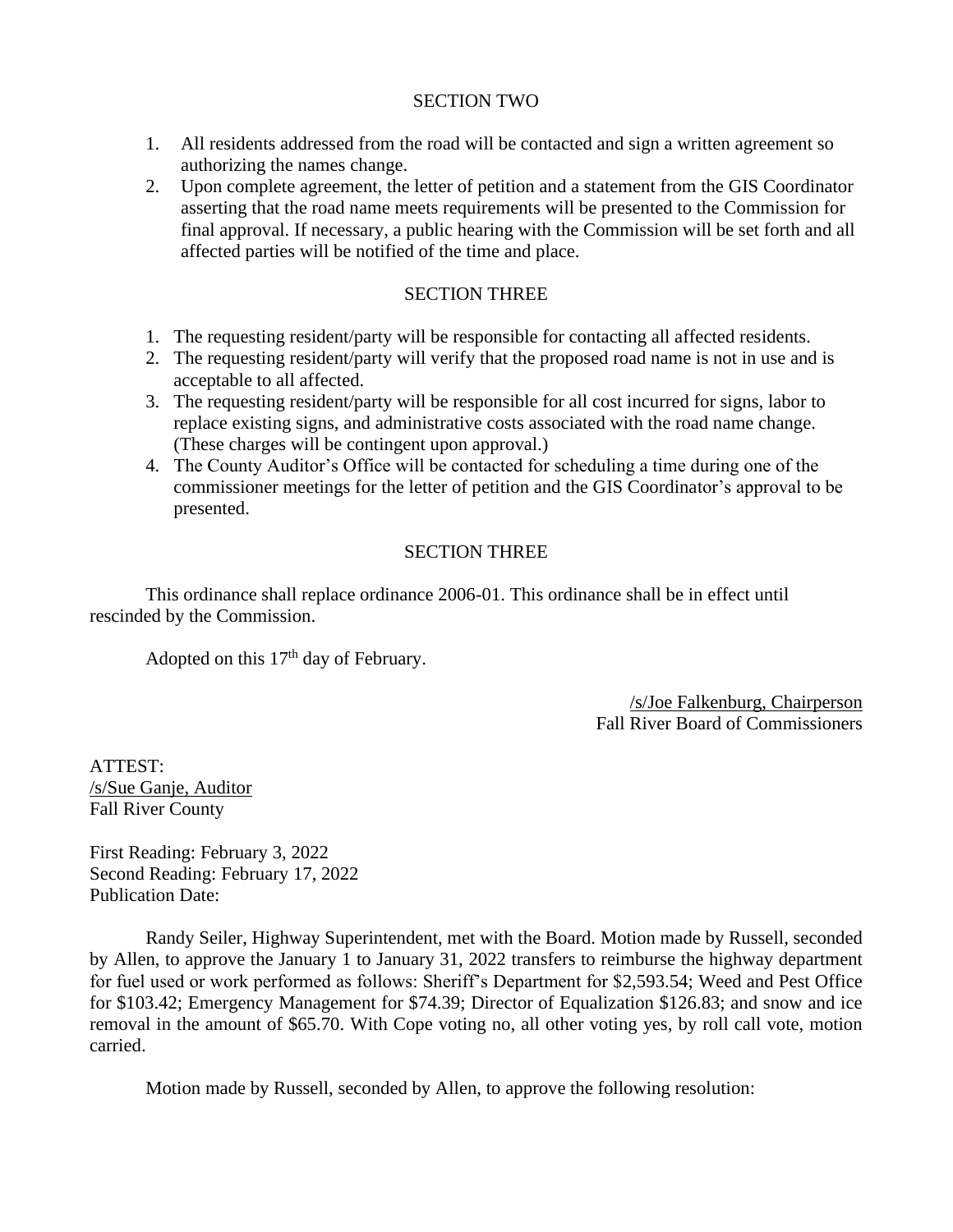# **BRIDGE REINSPECTION PROGRAM RESOLUTION FOR USE WITH SDDOT RETAINER CONTRACTS**

**WHEREAS,** 23 CFR 650 Subpart C, requires initial inspection of all bridges and reinspection at intervals not to exceed two years with the exception of reinforced concrete box culverts that meet specific criteria. These culverts are reinspected at intervals not to exceed four years.

**THEREFORE**, Fall River County is desirous of participating in the Bridge Inspection Program.

The county requests SDDOT to hire Brosz Engineering (Consulting Engineers) for the inspection work. SDDOT will secure federal approvals, make payments to the Consulting Engineer for inspection services rendered, and bill the County for 20% of the cost. The County will be responsible for the required 20% matching funds.

Dated this 17<sup>th</sup> day of February, 2022, at Hot Springs, South Dakota.

Board of County Commissioners Of Fall River County

ATTEST: /s/Sue Ganje /s/Joe Falkenburg Fall River County Auditor Chairman of the Board

Motion made by Russell, seconded by Allen, to purchase culverts off the 2022 Beadle County Culvert Bids.

Seiler notified the Board that the tree has been removed at the Edgemont Shop and noted that he will bring the Game, Fish and Parks Agreement for blacktop on Shep's Canyon Road to the next meeting. Seiler is hopeful that Game, Fish and Parks will pay 50% of the costs. A prior estimate was \$477,000.00; Seiler believes the estimate is now \$419,000.00. Seiler will ask for bids at the next meeting. The Argentine Bridge is nearing the end of the project.

Motion made by Allen, seconded by Russell, to approve the bills as follows:

| <b>GENERAL FUND</b> |  |
|---------------------|--|
|---------------------|--|

| AUDRA HILL CONSULTING, INC        | MI QMHP EVALUATION              | \$581.06    |
|-----------------------------------|---------------------------------|-------------|
| <b>CURA HOSPITALITY</b>           | <b>INMATE MEALS</b>             | \$13,478.22 |
| A-Z SHREDDING INC                 | <b>SHREDDING</b>                | \$221.50    |
| <b>BLACK HILLS CHEMICAL</b>       | <b>SUPPLY</b>                   | \$704.71    |
| <b>BRUNSON, STERLING</b>          | <b>WEED GRANT REIMBURSEMENT</b> | \$2,000.00  |
| <b>CENTURY BUSINESS LEASING</b>   | COPIER LEASE/USAGE/METER        | \$1,443.26  |
| CHADRON MOTOR CO. INC,            | <b>REPAIR</b>                   | \$1,437.66  |
| <b>CHEYENNE SANITATION</b>        | SANITATION COLLECTION           | \$371.73    |
| <b>COLBATH &amp; SPERLICH, PC</b> | <b>CAAF</b>                     | \$7,361.89  |
| <b>CORRECT RX PHARMACY SERV.</b>  | <b>INMATE PHARMACY</b>          | \$230.63    |
| <b>CULLIGAN SOFT WATER</b>        | RENTAL/SUPPLY                   | \$223.50    |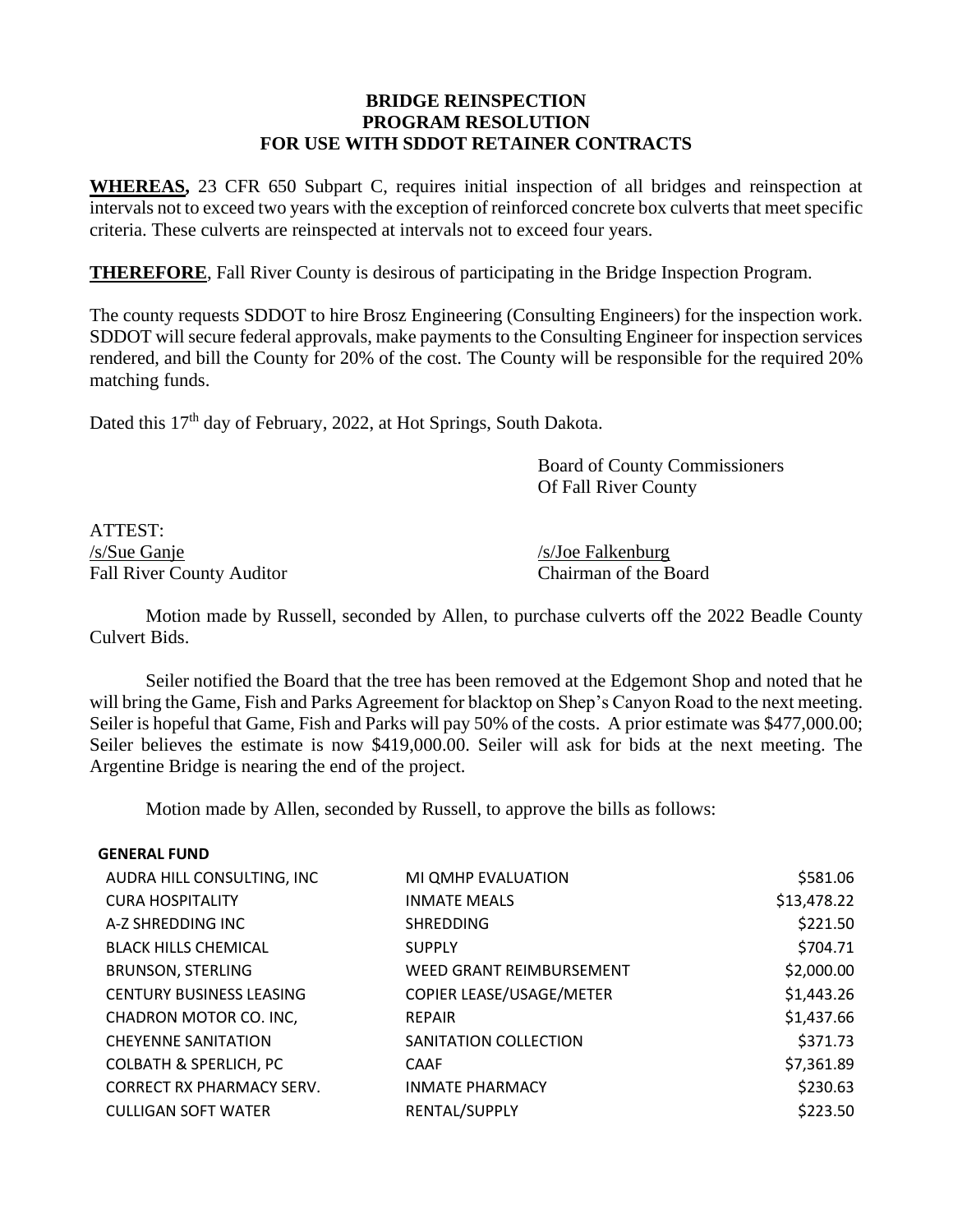| FALKENBURG, JOE                     | WEED GRANT REIMBURSEMENT        | \$231.15    |
|-------------------------------------|---------------------------------|-------------|
| FARRELL, FARRELL & GINSBACH         | CAAF/MI                         | \$3,871.28  |
| FALL RIVER COUNTY HERALD            | PUBLICATION                     | \$45.00     |
| <b>GALLS</b>                        | UNIFORM ALLOWANCE               | \$97.61     |
| GOFF, GARLAND LEE                   | MI                              | \$1,352.70  |
| <b>GOLDEN WEST TECHNOLOGIES</b>     | IT SUPPORT/CONTRACT             | \$5,305.24  |
| <b>GOLDEN WEST</b>                  | PHONE BILL/LONG DIST            | \$2,123.62  |
| HAMMEL, TERRAL                      | <b>WEED GRANT REIMBURSEMENT</b> | \$367.50    |
| HOPE COUNSELING CENTER              | <b>QMHP</b>                     | \$300.00    |
| HOT SPRINGS ACE HARDWARE            | <b>SUPPLY</b>                   | \$233.88    |
| <b>CITY OF HOT SPRINGS</b>          | <b>CITY WATER BILL</b>          | \$652.54    |
| LYNN'S DAKOTAMART                   | <b>SUPPLY</b>                   | \$35.55     |
| QUADIENT LEASING USA, INC           | POSTAGE MACHINE LEASE           | \$760.80    |
| <b>MARTY'S TIRE &amp; AUTO BODY</b> | REPAIR/SERVICE                  | \$860.00    |
| MASTEL, BRUCE                       | DATABASE SETUP & MONITORING     | \$35.00     |
| MCNEMAR, KIM                        | <b>QMHP</b>                     | \$600.00    |
| MEDICAL WASTE TRANSPORT             | <b>MEDICAL WASTE</b>            | \$181.41    |
| MICROFILM IMAGING SYSTEMS           | <b>SCANNING EQUIP LEASE</b>     | \$202.50    |
| NELSON'S OIL & GAS INC.             | <b>UTILITY</b>                  | \$377.87    |
| <b>QUADIENT FINANCE USA, INC</b>    | <b>POSTAGE</b>                  | \$1,301.63  |
| NICHOLAS TOWING                     | <b>TOWING</b>                   | \$219.80    |
| O'NEILL, JUSTIN                     | CAAF                            | \$4,812.99  |
| PENN CO STS ATTNY OFFICE            | MI                              | \$215.00    |
| PENNINGTON COUNTY JAIL              | INMATE HOUSING/TRANSPORT        | \$7,046.12  |
| HI-D-WAY OIL & GAS                  | <b>UTILITY</b>                  | \$13,608.00 |
| <b>QUILL CORPORATION</b>            | <b>SUPPLIES</b>                 | \$533.83    |
| <b>CITY OF RAPID CITY</b>           | <b>BLOOD ANALYSIS</b>           | \$200.00    |
| RUSSELL, LANCE                      | <b>MILEAGE</b>                  | \$25.30     |
| SCHELTENS, JOHN                     | <b>PILOT</b>                    | \$60.00     |
| <b>SDACC</b>                        | <b>CATASTROPHIC LEGAL</b>       | \$390.00    |
| <b>SDACC</b>                        | <b>CATASTROPHIC COUNTY</b>      | \$726.00    |
| SD DEPARTMENT OF HEALTH             | <b>BLOOD DRAWS</b>              | \$40.00     |
| SD DEPT OF REVENUE                  | <b>AUTO/MI STATE REMITT</b>     | \$60.00     |
| <b>SDAAO</b>                        | 2022 MEMBERSHIP DUES            | \$150.00    |
| SERVALL                             | <b>RUGS AND MATS SERVIC</b>     | \$429.15    |
| SOFTWARE SERVICES INC               | SOFTWARE SERVICES               | \$3,674.00  |
| STEPHEN'S LAW OFFICE                | <b>CAAF</b>                     | \$700.00    |
| THE LODGE AT DEADWOOD               | <b>HOTEL</b>                    | \$104.00    |
| ELECTRICAL ENGINEERING              | ANNUAL INSPECTION               | \$1,190.00  |
| VANGUARD APPRAISALS INC             | ANNUAL SOFTWARE LICE            | \$12,550.00 |
| WESTERN SD JUV SERV CTR             | <b>JUVENILE SERVICES</b>        | \$1,450.00  |
| YANKTON CO. SHERIFF                 | <b>SERVICE</b>                  | \$50.00     |
| YANKTON CO TREASURER                | QMHP                            | \$144.80    |
| <b>BOWKER RANCH</b>                 | WEED GRANT REIMBURSEMENT        | \$68.00     |
| LANDERS, JAY                        | WEED GRANT REIMBURSEMENT        | \$2,000.00  |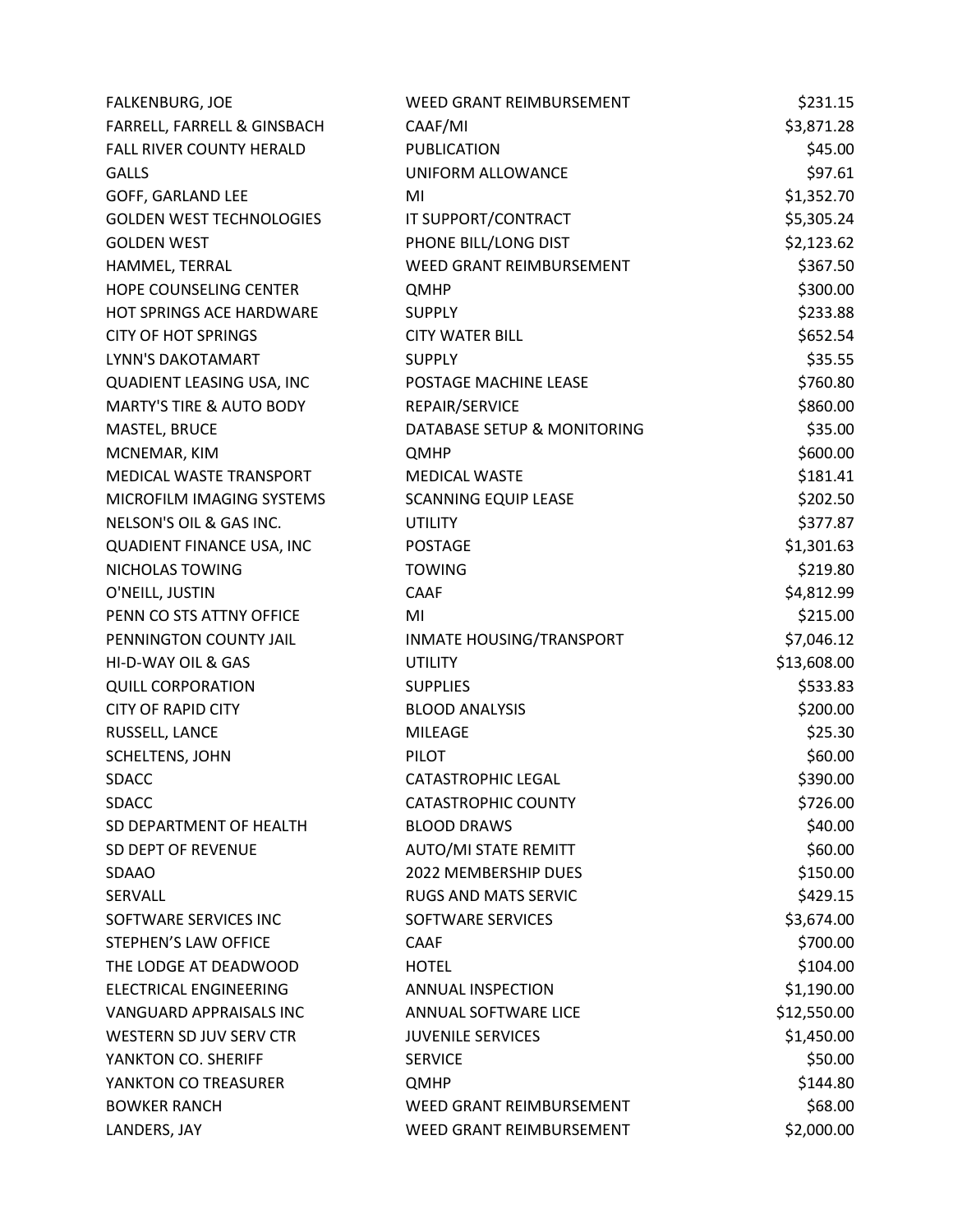| MCCARTHY, ROBERT       | <b>WEED GRANT REIMBURSEMENT</b> | \$35.00    |
|------------------------|---------------------------------|------------|
| WYATT, JERRY           | WEED GRANT REIMBURSEMENT        | \$35.00    |
| DECKER, MICHAEL        | WEED GRANT REIMBURSEMENT        | \$47.00    |
| PULLINS, WILLIAM       | WEED GRANT REIMBURSEMENT        | \$20.46    |
| RUSSELL, PATRICK       | WEED GRANT REIMBURSEMENT        | \$92.13    |
| CAMPBELL, JAMES        | WEED GRANT REIMBURSEMENT        | \$47.00    |
| HUDDLESTON, CHERYL     | WEED GRANT REIMBURSEMENT        | \$2,000.00 |
| MILLER, BILL           | WEED GRANT REIMBURSEMENT        | \$153.00   |
| <b>BROWN, BRENDA</b>   | WEED GRANT REIMBURSEMENT        | \$100.00   |
| <b>REUTTER, BEN</b>    | <b>WEED GRANT REIMBURSEMENT</b> | \$421.75   |
| PAPROCKI, TELCA        | WEED GRANT REIMBURSEMENT        | \$809.00   |
| <b>BROWN, RORY</b>     | WEED GRANT REIMBURSEMENT        | \$562.00   |
| LEWIS, DAVID           | WEED GRANT REIMBURSEMENT        | \$409.50   |
| INMAN, TOM             | WEED GRANT REIMBURSEMENT        | \$167.41   |
| MILES, SASHA           | <b>BLOOD DRAW</b>               | \$375.00   |
| SMITH, DEAN            | WEED GRANT REIMBURSEMENT        | \$1,541.08 |
| HANSON, KEN            | WEED GRANT REIMBURSEMENT        | \$82.00    |
| <b>DUNBAR RANCH</b>    | WEED GRANT REIMBURSEMENT        | \$410.00   |
| MOLITOR, DALE          | WEED GRANT REIMBURSEMENT        | \$698.51   |
| KINDRED, PETE          | <b>WEED GRANT REIMBURSEMENT</b> | \$158.00   |
| HOWARD, KAREN          | WEED GRANT REIMBURSEMENT        | \$56.00    |
| MILLER, PENNI          | WEED GRANT REIMBURSEMENT        | \$60.00    |
| ELLERTON, TERRY        | WEED GRANT REIMBURSEMENT        | \$500.00   |
| FISH, DON              | WEED GRANT REIMBURSEMENT        | \$599.75   |
| FROST, JACK            | WEED GRANT REIMBURSEMENT        | \$100.00   |
| JUNIPER CATTLE COMPANY | WEED GRANT REIMBURSEMENT        | \$48.00    |
| KOUPAL, DAVE           | WEED GRANT REIMBURSEMENT        | \$129.40   |
| LUCEY, STOYAN          | WEED GRANT REIMBURSEMENT        | \$91.00    |
| MCM, LLP               | WEED GRANT REIMBURSEMENT        | \$358.38   |
| <b>ROMEY RANCH</b>     | WEED GRANT REIMBURSEMENT        | \$211.07   |
| CONGER, LESTA          | WEED GRANT REIMBURSEMENT        | \$1,235.73 |
| <b>BUCHHOLZ, CAROL</b> | WEED GRANT REIMBURSEMENT        | \$2,000.00 |
| GOEMAN, JIMMY          | WEED GRANT REIMBURSEMENT        | \$256.88   |
| <b>GOODMAN RANCH</b>   | WEED GRANT REIMBURSEMENT        | \$870.25   |
| LOCKHART, KEITH        | WEED GRANT REIMBURSEMENT        | \$1,042.35 |
| LONG, DIANN            | <b>WEED GRANT REIMBURSEMENT</b> | \$280.00   |
| SWIFT, TROY            | WEED GRANT REIMBURSEMENT        | \$2,000.00 |
| DALTON, NANCY          | WEED GRANT REIMBURSEMENT        | \$56.00    |
| JAMISON, SANDY         | WEED GRANT REIMBURSEMENT        | \$299.50   |
| KNODEL, MIKE           | WEED GRANT REIMBURSEMENT        | \$171.00   |
| MAXON, JOE             | WEED GRANT REIMBURSEMENT        | \$56.00    |
| ROERICK, DARYL         | WEED GRANT REIMBURSEMENT        | \$56.00    |
| ROSANE, CHRIS          | WEED GRANT REIMBURSEMENT        | \$1,343.80 |
| WOOD ARGYLE, LLC       | WEED GRANT REIMBURSEMENT        | \$70.00    |
| HAUGEN, RON            | <b>REPORT</b>                   | \$400.00   |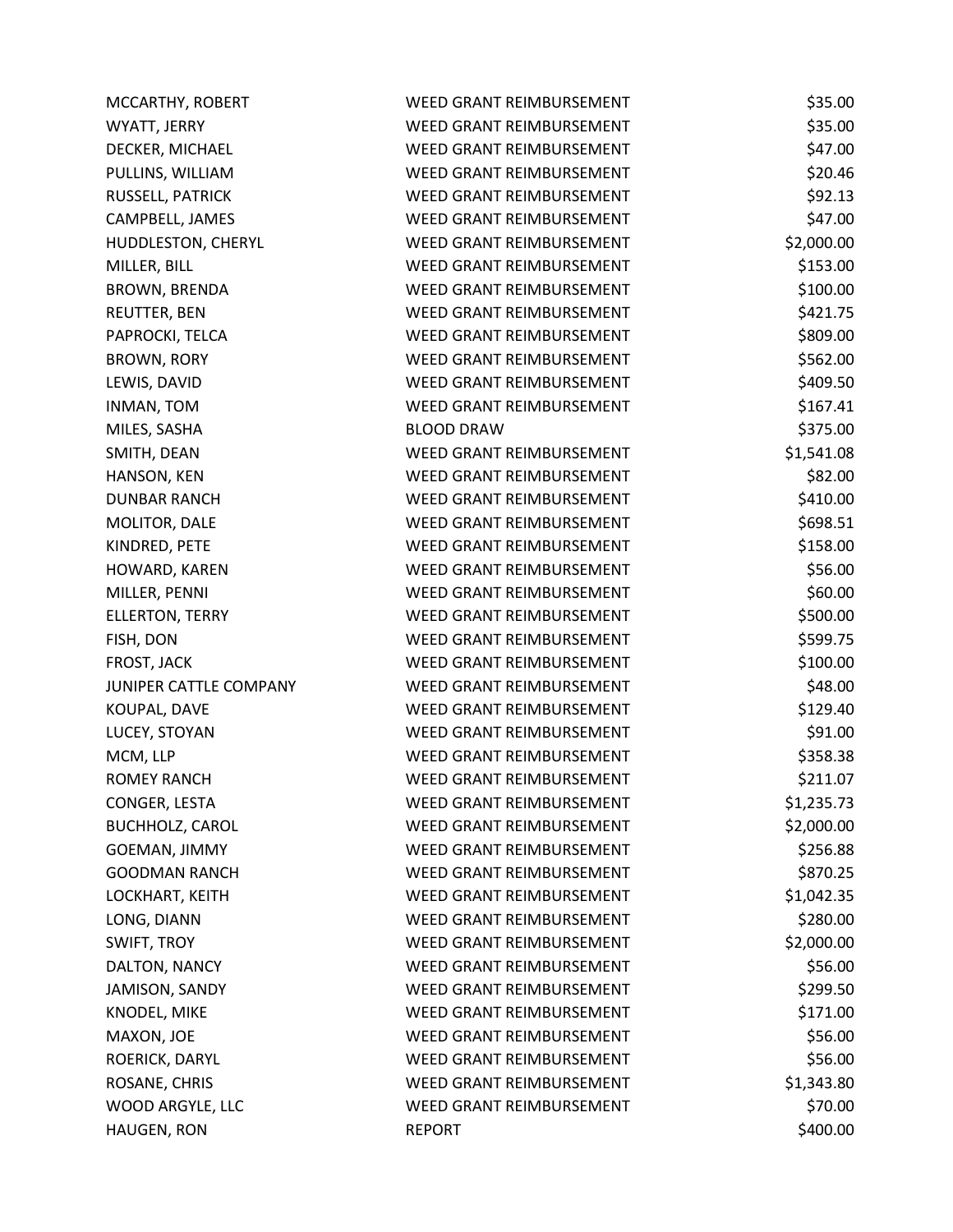| AAKRE, DWIGHT                   | <b>REPORT</b>                         | \$400.00     |
|---------------------------------|---------------------------------------|--------------|
|                                 | <b>TOTAL FOR GENERAL FUND</b>         | \$118,291.38 |
| <b>COUNTY ROAD &amp; BRIDGE</b> |                                       |              |
| <b>BLACK HILLS POWER EQUIP</b>  | <b>PART</b>                           | \$10.48      |
| BROSZ ENGINEERING, INC.         | <b>ENGINEERING</b>                    | \$83,727.50  |
| <b>CHEYENNE SANITATION</b>      | SANITATION COLLECTION                 | \$74.00      |
| <b>CITY OF EDGEMONT</b>         | <b>CITY OF EDGEMONT WATER</b>         | \$84.10      |
| DALE'S TIRE & RETREADING        | <b>SUPPLY</b>                         | \$152.80     |
| <b>FLOYD'S TRUCK CENTER</b>     | <b>SUPPLY</b>                         | \$180.21     |
| <b>FALL RIVER AUTO SUPPLY</b>   | <b>SUPPLY</b>                         | \$17.56      |
| <b>FALL RIVER COUNTY HERALD</b> | <b>PUBLICATION</b>                    | \$20.98      |
| <b>GOLDEN WEST TECHNOLOGIES</b> | IT SUPPORT/CONTRACT                   | \$8.50       |
| <b>GOLDEN WEST</b>              | PHONE BILL/LONG DISTANCE              | \$253.07     |
| HOT SPRINGS ACE HARDWARE        | <b>SUPPLY</b>                         | \$171.46     |
| HOT SPRINGS AUTOMOTIVE          | <b>SUPPLIES</b>                       | \$148.67     |
| <b>CITY OF HOT SPRINGS</b>      | <b>CITY WATER BILL</b>                | \$34.39      |
| <b>LAWSON PRODUCTS</b>          | <b>PARTS</b>                          | \$194.26     |
| NEWMAN SIGNS INC.               | <b>SIGNAGE</b>                        | \$279.49     |
| OVERHEAD DOOR COMPANY           | <b>REPAIR</b>                         | \$544.61     |
| HI-D-WAY OIL & GAS              | <b>UTILITY</b>                        | \$2,519.16   |
| RAPID DELIVERY                  | <b>DELIVERY</b>                       | \$75.60      |
| RDO EQUIPMENT CO                | <b>PARTS</b>                          | \$1,324.94   |
| RUSHMORE OFFICE SUPPLY          | <b>SUPPLY</b>                         | \$1,127.49   |
| SEILER, RANDY                   | <b>CELL REIMBURSEMENT</b>             | \$75.00      |
| <b>SIOUX CITY FOUNDRY</b>       | <b>PARTS</b>                          | \$3,800.00   |
|                                 | TOTAL COUNTY ROAD & BRIDGE            | \$94,824.27  |
| 911 SURCHARGE REIMBURSEMENT     |                                       |              |
| <b>CENTURY BUSINESS LEASING</b> | <b>COPIER LEASE &amp; METER</b>       | \$77.64      |
| FALL RIVER HEALTH SERVICE       | PRE-EMPLOYMENT PHYSICAN               | \$65.00      |
| <b>GOLDEN WEST TECHNOLOGIES</b> | IT SUPPORT/CONTRACT                   | \$25.50      |
| <b>GOLDEN WEST</b>              | PHONE BILL/LONG DISTANCE              | \$775.37     |
|                                 | TOTAL FOR 911 SURCHARGE REIMBURSEMENT | \$943.51     |
| <b>EMERGENCY MANAGEMENT</b>     |                                       |              |
| <b>GOLDEN WEST TECHNOLOGIES</b> | IT SUPPORT/CONTRACT                   | \$8.50       |
| <b>GOLDEN WEST</b>              | PHONE BILL/LONG DISTANCE              | \$150.16     |
| <b>HOT SPRINGS ACE HARDWARE</b> | <b>SUPPLY</b>                         | \$25.18      |
| HOT SPRINGS AUTOMOTIVE          | <b>SUPPLY</b>                         | \$34.00      |
| <b>ELECTRICAL ENGINEERING</b>   | ANNUAL INSPECTION                     | \$395.00     |
| <b>BASTIAN, TRACY</b>           | PILOT                                 | \$100.00     |
|                                 | TOTAL FOR EMERGENCY MANAGEMENT        | \$712.84     |
| <b>DOMESTICE ABUSE FUND</b>     |                                       |              |
| W.E.A.V.E.                      | 2022 BUDGET ALLOTMENT                 | \$7,000.00   |
|                                 | TOTAL FOR 24/7 SOBRIETY FUND          | \$7,000.00   |
| <b>M &amp; P RELIEF</b>         |                                       |              |
| SOFTWARE SERVICES INC.          | SOFTWARE SERVICES                     | \$44.00      |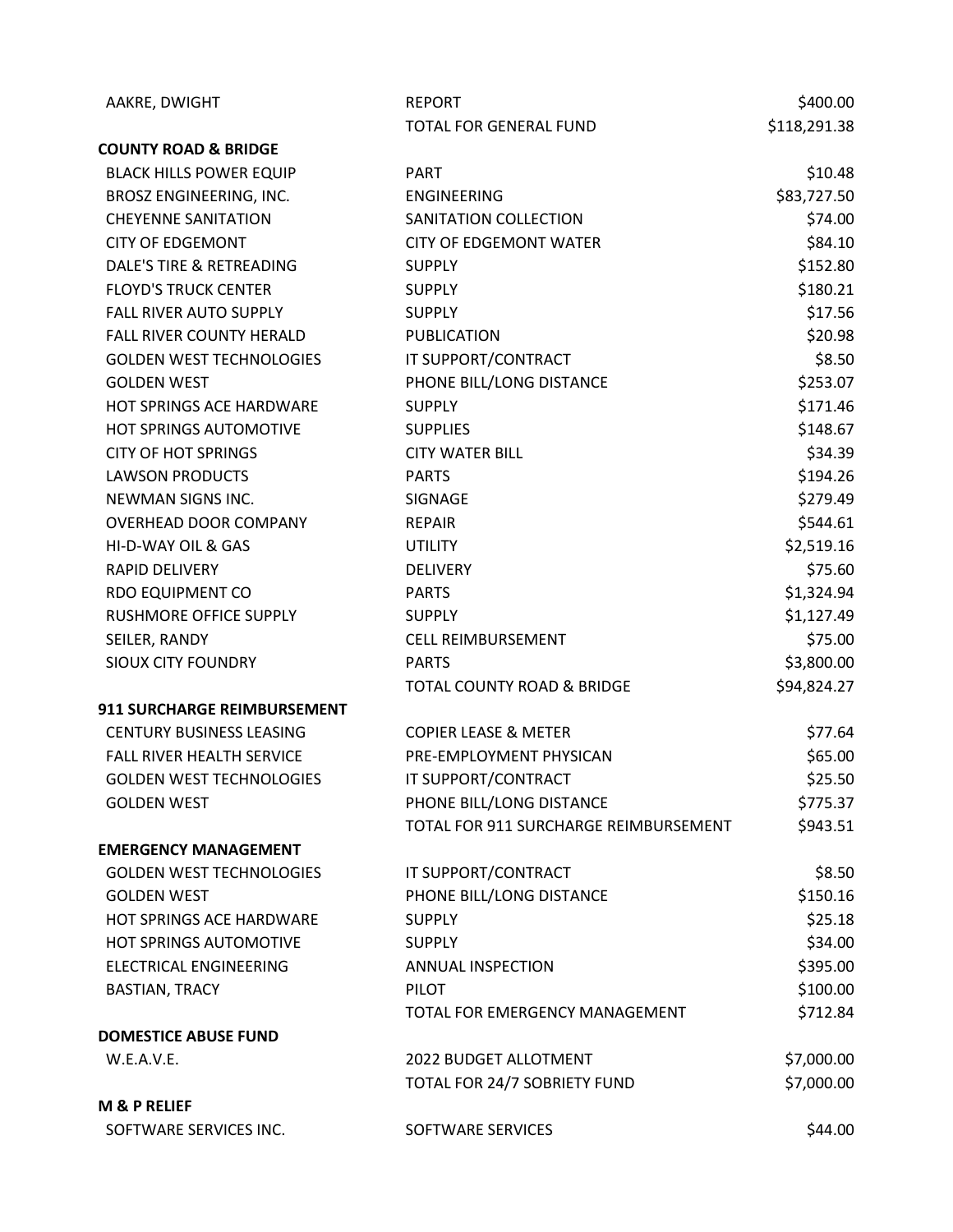|                                     |                                       | -            |
|-------------------------------------|---------------------------------------|--------------|
| <b>COURTHOUSE BUILDING FUND</b>     |                                       |              |
| <b>HARVEY'S LOCK &amp; SECURITY</b> | <b>SERVICE</b>                        | S496.19      |
| <b>HOT SPRINGS ACE HARDWARE</b>     | <b>SUPPLY</b>                         | \$21.59      |
|                                     | TOTAL FOR COURTHOUSE BUILDING FUND    | \$517.78     |
|                                     | TOTAL PAID BETWEEN 1/21/22 AND 2/3/22 | \$222,333.80 |
|                                     |                                       |              |

TOTAL FOR M & P RELIEF \$44.00

Break was taken at 9:55 a.m. and the meeting reconvened at 10:01 a.m.

Public comment was heard from the Board about HB1039, with a meeting in Pierre on February 23, 2022. Some commissioners may attend the meeting to testify in favor of the bill.

Dave Weishaupl, Building Supervisor, met with the Board. Motion made by Russell, seconded by Allen, to approve the Golden West quote for camera replacements, in the total amount of \$1,866.48.

Commissioner Falkenburg met with the Board. Motion made by Allen, seconded by Cope, to approve sending a letter regarding shooting trespassing cattle in the Gila Wilderness of New Mexico to the United States Forest Service, and authorize the Chairman to sign.

Motion made by Cope, seconded by Russell, to approve sending a letter to Erin McGlumphy, 4H Advisor, to share with the Cheyenne Rangers 4-H Club for the wonderful Mural in the Garden of Hope at Edgemont and authorize the Chairman to sign.

Discussion continued regarding HB 1039 passing the House of Representatives committee with 38 for and 30 against.

Motion made by Russell, seconded by Allen, to approve sending a letter to Black Hills Power, regarding support for HB 1039, and authorize the Chairman to sign.

Ken Martin was recognized for his service to the county. Motion made by Allen, seconded by Cope, to approve the following resolution:

# **Resolution #2022 - 09**

Whereas, the Fall River County Board of Commissioners have designated February  $17<sup>th</sup>$ , 2022 as a day to honor Ken Martin, former Highway Department Office Manager; and

Whereas, Ken Martin began his employment with Fall River County on March 20, 2013, as an administrative assistant, going above and beyond in his position for the County. He took personal initiative when needed, and has been appreciated by FEMA representatives for his abilities to provide cost records for disaster claims; and

Whereas, the Fall River County Board of Commissioners give thanks to the service Martin rendered unto Fall River County; and

Now, therefore, be it resolved that the Fall River Board of County Commissioners calls upon all citizens of Fall River County to observe February  $17<sup>th</sup>$ , 2022, in recognition of the service of Ken Martin, who